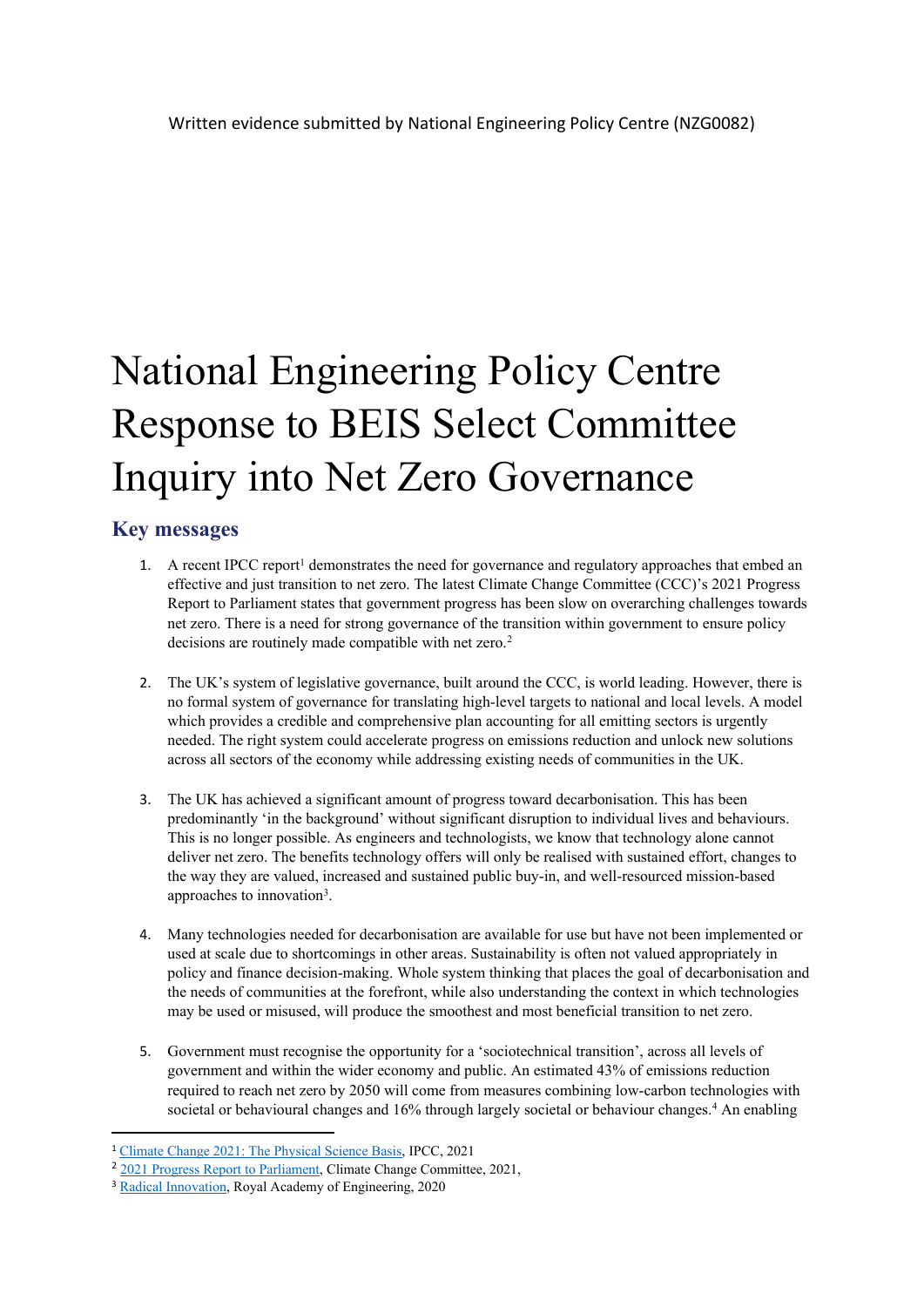environment that provides low carbon personal choice is required. There is a rich evidence base showing that policy and technological interventions for decarbonisation are de-risked and improved by deliberative and inclusive public engagement.

## **Question one**

**What are the key requirements for a governance structure that can deliver cross-Government climate action at the pace, scale and over the duration required to meet the carbon budgets and the 2050 net zero target?**

**A) Are the Government's existing net zero governance structures effective in this role, both in terms of coordination across Whitehall, and coordination with the devolved administrations and local and regional authorities?**

- 6. There is a significant gap between how we currently govern and control carbon emissions and the transformation required across several vital, interconnected systems of infrastructure, regulation, finance and human behaviour. This must occur at unprecedented speed and be maintained over a far longer timescale than current policy horizons of governments.
- 7. Reaching net zero requires maturing new industries and ensuring the transition improves outcomes and wellbeing. The scale of change and potential impact on vulnerable communities means that governance and scrutiny mechanisms must ensure policies are both sufficient and fair. This will require frank consideration of who bears costs and who benefits and should be informed by deliberative engagement with stakeholders and publics.

#### **Terminology**

- 8. Question one notes the need for 'coordination' which can be interpreted as requiring direct administrative control. While there are areas where more direct and purposeful coordination of this kind is needed within government, there are others where for example greater levels of devolution to regional and local levels are the best option.
- 9. Models of governance sit on a spectrum between tightly controlled co-ordination through to 'alignment', achieved through shared goals and principles leaving room for experimentation and innovation. In many areas, net zero is likely be achieved through enabling innovation at local and regional levels and this may be better achieved through 'alignment' rather than top-down 'coordination'. An example of this approach is the Nationally Determined Contributions (NDCs) submitted by nations. Replication of this at the sub-national level, combined with appropriate shared understanding of the parameters for change and mechanisms for scrutiny and assurance, would be an example of encouraging alignment.

#### **The current governance system**

10. The CCC is an example of innovation in governance, making the UK a leader in responding to climate change. Its technical role analysing commitments and setting legally binding targets based on the best expertise and evidence will remain crucial at the parliamentary and legislative level. Carbon budgets are set by the CCC on a national basis without prescription of how they are to be reached<sup>5</sup> and no formal system for translating them into policies and delivery sub-nationally. Often this has not provided the stability needed by investment and engineering communities to fund and build capacity to decarbonise. Decarbonisation is generally approached by policymakers with strategies for individual sectors.

<sup>4</sup> [The](https://www.theccc.org.uk/publication/sixth-carbon-budget/) [sixth](https://www.theccc.org.uk/publication/sixth-carbon-budget/) [carbon](https://www.theccc.org.uk/publication/sixth-carbon-budget/) [budget:](https://www.theccc.org.uk/publication/sixth-carbon-budget/) [the](https://www.theccc.org.uk/publication/sixth-carbon-budget/) [UK's](https://www.theccc.org.uk/publication/sixth-carbon-budget/) [path](https://www.theccc.org.uk/publication/sixth-carbon-budget/) [to](https://www.theccc.org.uk/publication/sixth-carbon-budget/) [net](https://www.theccc.org.uk/publication/sixth-carbon-budget/) [zero,](https://www.theccc.org.uk/publication/sixth-carbon-budget/) Climate Change Committee, 2020

Figure B2.2, Role of societal and behavioural changes in the Balanced Net Zero Pathway (2035).

<sup>5</sup> *[Net](https://www.research.ed.ac.uk/en/publications/mapping-emerging-subcontracting-networks-for-the-energy-efficienc) [Zero](https://www.research.ed.ac.uk/en/publications/mapping-emerging-subcontracting-networks-for-the-energy-efficienc) [–](https://www.research.ed.ac.uk/en/publications/mapping-emerging-subcontracting-networks-for-the-energy-efficienc) [how](https://www.research.ed.ac.uk/en/publications/mapping-emerging-subcontracting-networks-for-the-energy-efficienc) [government](https://www.research.ed.ac.uk/en/publications/mapping-emerging-subcontracting-networks-for-the-energy-efficienc) [can](https://www.research.ed.ac.uk/en/publications/mapping-emerging-subcontracting-networks-for-the-energy-efficienc) [reach](https://www.research.ed.ac.uk/en/publications/mapping-emerging-subcontracting-networks-for-the-energy-efficienc) [its](https://www.research.ed.ac.uk/en/publications/mapping-emerging-subcontracting-networks-for-the-energy-efficienc) [target](https://www.research.ed.ac.uk/en/publications/mapping-emerging-subcontracting-networks-for-the-energy-efficienc)*, Institute for Government, 2020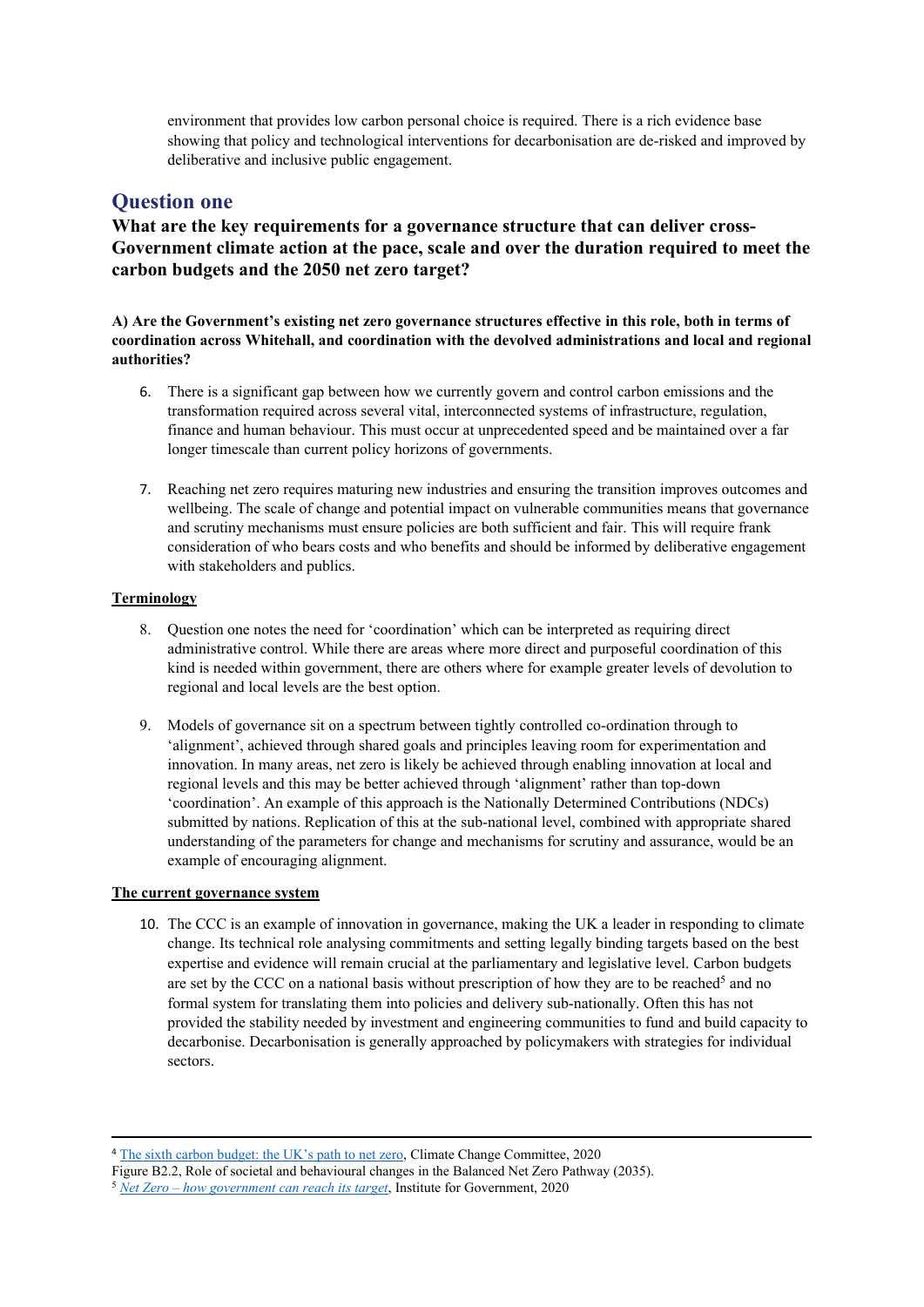- 11. Without a broader strategy threading through all government policy and accounting for connectivity and mutual dependence across sectors (e.g. energy and transport), failures may cascade<sup>6</sup> and result in serious infrastructure failures with severe consequences for those affected and for reaching net zero<sup>7</sup>.
- 12. Current systems of net zero governance focus primarily on regulating the supply of materials and energy. This is not effective where human choices and behaviours play a prominent role in the outcome and policies addressing demand reduction are required.

#### **What must a net zero governance system accomplish?**

- 13. The speed required, risks associated, and potentially transformative benefits of reaching net zero requires<sup>8</sup>:
	- a) A vision and strategy for the social, political, economic and technological basis for reaching net zero with strategies that produce demonstrable action through clear responsibilities and timeframes.
	- b) An administrative and cultural shift towards a greater risk appetite and faster deployment of solutions at scale, with acceptance of and learning from higher failure rates.
	- c) Accounting for the high levels of uncertainty associated with reaching net zero, balancing what can be planned with high degrees of certainty and where flexibility and continuous adaption are needed to accommodate unexpected changes.
	- d) Security and greater certainty on the key national policies and decisions which will impact planning at devolved, regional and local levels, enabling investment to bring crucial new economic sectors online.<sup>9</sup>
	- e) New forms of collaboration in policy with the public and private sectors and civil society to ensure public understanding and consent, ideas and needs are harnessed, and the necessary behavioural changes are deliberated on and enabled.
	- f) Emission reduction plans in each sector that translate into reduced real emissions, avoiding offshoring or other high-emission activities.
	- g) Checks against unanticipated potential impacts, especially that would 'lock in' high-carbon pathways.<sup>10</sup>
	- h) Independent and transparent expert assurance of outcomes and the technical capacity and access to data this requires. Crucial will be whether outcomes 'add up' to net zero without presenting other unacceptable risks such as those associated with democratic mandate, finance and alignment with global strategies and/or geopolitics. This will require a timely and transparent assessment of policies and decisions which should include consideration of data quality and completeness, full life cycle assessment, and clear justification for what emissions are 'owned' by whom.<sup>11</sup>

<sup>6</sup> As noted in Box 1, greater alignment and accounting for interdependence does not necessarily mean direct coordination, but may be facilitated by mechanisms such as strategic alignment, communication, and a deliberate focus on the interfaces and potential gaps in between the various actions of policymaking and regulatory bodies. This may be imagined as the difference betw[e](https://www.raeng.org.uk/publications/reports/living-without-electricity)en giving orientation in the form of a compass (alignment) or a fixed mapped route (coordination). <sup>7</sup> See the [Living](https://www.raeng.org.uk/publications/reports/living-without-electricity) [Without](https://www.raeng.org.uk/publications/reports/living-without-electricity) [Electricity](https://www.raeng.org.uk/publications/reports/living-without-electricity), Royal Academy of Engineering, 2020, for a case study of the cascading set of failures that can occur across multiple sectors from single points of infrastructure failure. *Living without electricity – One city's experience of coping with loss of power.* Royal Academy of Engineering, ISBN 978-1-909327-26-9, May 2016

<sup>8</sup> This is an illustrative list of qualities, and not comprehensive or definitive.

<sup>9</sup> For example, building retrofit which integrates novel zero carbon heating mechanisms with connection to smart grid systems, and where it is crucial to provide lead time to develop supply chains, skills and investment.

<sup>&</sup>lt;sup>10</sup> Particularly important for infrastructure that has long lifespans. For example, collaboration is required to ensure decisions taken on infrastructure by the DfT are better aligned with decisions impacting town planning in DLUHC. This enables policy ideas and solutions which are only possible to consider when previously distinct sectors align (in this case national transport infrastructure and town planning) and stakeholders are able to co-create plans, goals and mechanisms of implementation and evaluation.

<sup>11</sup> Formalising a stronger system will require resolving the issue of 'system boundaries' and responsibility for scope III emissions e.g. how and whether it is appropriate to consider the speculative impact on motor traffic of a new rail route as part of its justification. Currently there is not sufficient scrutiny or incentive to do this objectively and transparently. Care must be taken that GHG emitting activities which fall between obvious responsibilities do not 'fall through the cracks' with incentives to dispute responsibility, but instead different parts of government are incentivised to work collaboratively to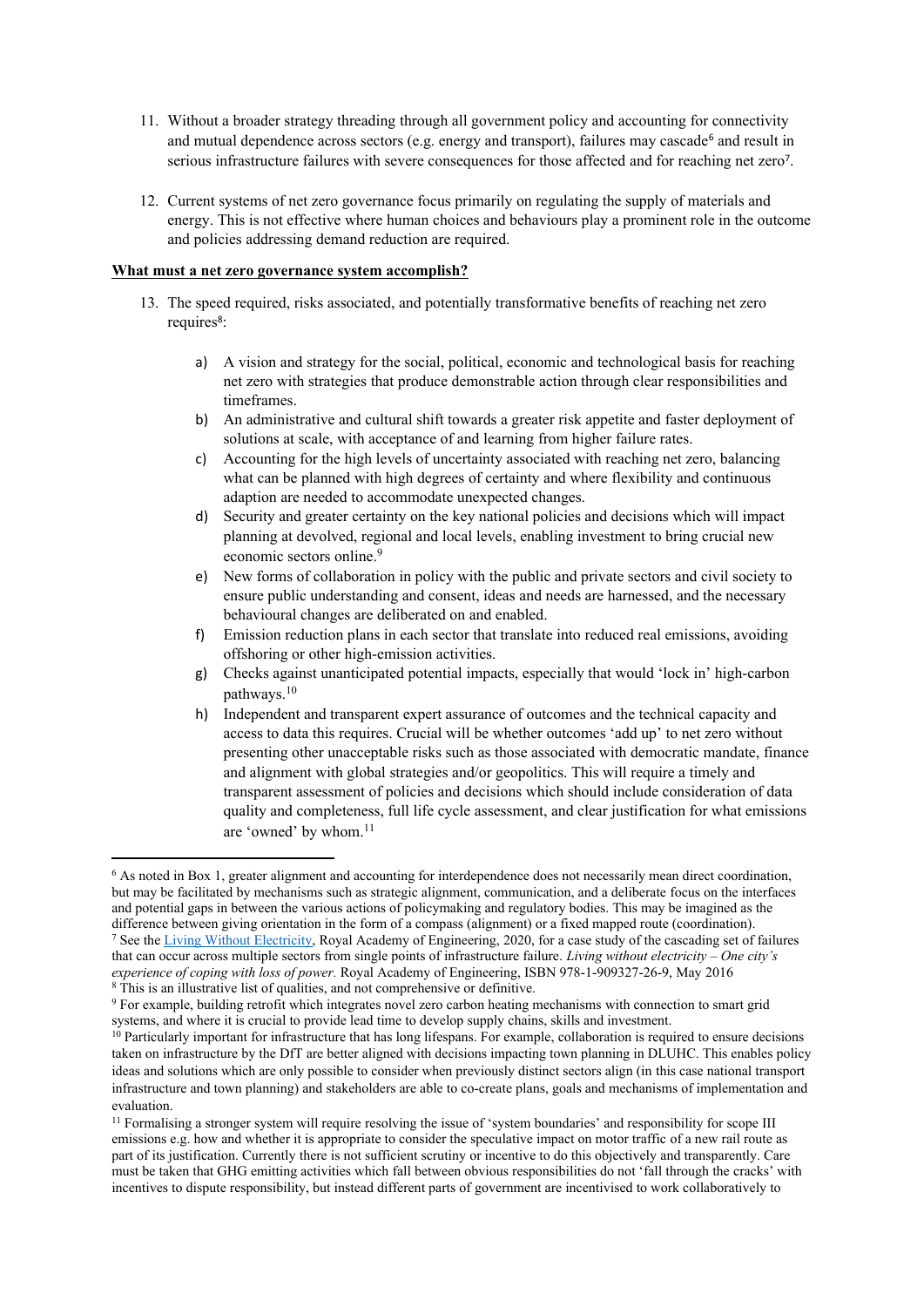- i) Innovation and experimentation in specific places and sectors, provided it is compatible with the constraints of net zero as determined by consistent evaluation and communication of results and learning.
- 14. The governance system must link global trends, the UK Carbon Budgets, national policies, local and place-based governance and innovation. Responsiveness to international context, including interfaces with international bodies or groups, must be maintained to avoid 'races to the bottom' where the weakest standards and enforcement become the norm. Trade, the environmental impact of imports, supply chain data accuracy and international standards are examples of areas where integrity and progress must be maintained internationally. Local place-based transitions will play a vital role in decarbonisation; empowering and supporting communities to facilitate local transitions is an important mechanism to enable climate goals to be achieved while addressing other local priorities and ensuring buy-in. This requires flexibility, experimentation, innovation and feedback of lessons learned.

#### **B) What alternative governance structures could be established to coordinate and deliver cross-Government action on climate change more effectively?**

- 15. The following models focus on the need for and structure of an 'implementation body'. Cashmore et al 2020<sup>12</sup> provides useful further discussion.
	- a) The Council for Science and Technology (CST)<sup>13</sup> (**Figure 1**) focuses on the relationship between branches of central government and new bodies within them and places emphasis on the role of the Cabinet Committee on Climate Change, reasoning that the ability to drive through the necessary alignment across departments requires this level of authority.
	- b) '*Our vision of the built environment*' <sup>14</sup> sets out some core functions and processes for achieving sustainable, low carbon built environments including enablers of connection across multiple levels of policymaking and local and place-based participation.
	- c) *IGov<sup>15</sup>* provide a model focused on the energy supply system, rather than net zero as a whole, but explores in more detail the technical requirements and relationships to bodies such as Ofgem, the CCC, National Infrastructure Commission and the broader public and private sectors.

#### **Figure 1: Structure proposed in the CST letter for net zero delivery**<sup>16</sup>

achieve the best outcome.

<sup>&</sup>lt;sup>12</sup> Complete Energy System Reform, Cashmore et al, 2020. Available upon request.

<sup>&</sup>lt;sup>13</sup> [Achieving](https://www.gov.uk/government/publications/achieving-net-zero-carbon-emissions-through-a-whole-systems-approach) [net](https://www.gov.uk/government/publications/achieving-net-zero-carbon-emissions-through-a-whole-systems-approach) [zero](https://www.gov.uk/government/publications/achieving-net-zero-carbon-emissions-through-a-whole-systems-approach) [carbon](https://www.gov.uk/government/publications/achieving-net-zero-carbon-emissions-through-a-whole-systems-approach) [emissions](https://www.gov.uk/government/publications/achieving-net-zero-carbon-emissions-through-a-whole-systems-approach) [through](https://www.gov.uk/government/publications/achieving-net-zero-carbon-emissions-through-a-whole-systems-approach) [a](https://www.gov.uk/government/publications/achieving-net-zero-carbon-emissions-through-a-whole-systems-approach) [whole](https://www.gov.uk/government/publications/achieving-net-zero-carbon-emissions-through-a-whole-systems-approach) [systems](https://www.gov.uk/government/publications/achieving-net-zero-carbon-emissions-through-a-whole-systems-approach) [approach,](https://www.gov.uk/government/publications/achieving-net-zero-carbon-emissions-through-a-whole-systems-approach) Council for Science and Technology, 2020

<sup>&</sup>lt;sup>14</sup> [Our](https://constructioninnovationhub.org.uk/news/vision-for-the-built-environment/#:~:text=The%20vision%20describes%20a%20safe,future%20society%2C%20environment%20and%20economy.) [Vision](https://constructioninnovationhub.org.uk/news/vision-for-the-built-environment/#:~:text=The%20vision%20describes%20a%20safe,future%20society%2C%20environment%20and%20economy.) [for](https://constructioninnovationhub.org.uk/news/vision-for-the-built-environment/#:~:text=The%20vision%20describes%20a%20safe,future%20society%2C%20environment%20and%20economy.) [the](https://constructioninnovationhub.org.uk/news/vision-for-the-built-environment/#:~:text=The%20vision%20describes%20a%20safe,future%20society%2C%20environment%20and%20economy.) [Built](https://constructioninnovationhub.org.uk/news/vision-for-the-built-environment/#:~:text=The%20vision%20describes%20a%20safe,future%20society%2C%20environment%20and%20economy.) [Environment,](https://constructioninnovationhub.org.uk/news/vision-for-the-built-environment/#:~:text=The%20vision%20describes%20a%20safe,future%20society%2C%20environment%20and%20economy.) Co[n](http://projects.exeter.ac.uk/igov/wp-content/uploads/2019/04/IGov-Enabling-the-transformation-of-the-energy-system-Sept2019.pdf)struction Innovation Hub, [2](http://projects.exeter.ac.uk/igov/wp-content/uploads/2019/04/IGov-Enabling-the-transformation-of-the-energy-system-Sept2019.pdf)021

<sup>15</sup> [Enabling](http://projects.exeter.ac.uk/igov/wp-content/uploads/2019/04/IGov-Enabling-the-transformation-of-the-energy-system-Sept2019.pdf) [the](http://projects.exeter.ac.uk/igov/wp-content/uploads/2019/04/IGov-Enabling-the-transformation-of-the-energy-system-Sept2019.pdf) [transformation](http://projects.exeter.ac.uk/igov/wp-content/uploads/2019/04/IGov-Enabling-the-transformation-of-the-energy-system-Sept2019.pdf) [of](http://projects.exeter.ac.uk/igov/wp-content/uploads/2019/04/IGov-Enabling-the-transformation-of-the-energy-system-Sept2019.pdf) [the](http://projects.exeter.ac.uk/igov/wp-content/uploads/2019/04/IGov-Enabling-the-transformation-of-the-energy-system-Sept2019.pdf) [energy](http://projects.exeter.ac.uk/igov/wp-content/uploads/2019/04/IGov-Enabling-the-transformation-of-the-energy-system-Sept2019.pdf) [system:](http://projects.exeter.ac.uk/igov/wp-content/uploads/2019/04/IGov-Enabling-the-transformation-of-the-energy-system-Sept2019.pdf) [Recommendations](http://projects.exeter.ac.uk/igov/wp-content/uploads/2019/04/IGov-Enabling-the-transformation-of-the-energy-system-Sept2019.pdf) [from](http://projects.exeter.ac.uk/igov/wp-content/uploads/2019/04/IGov-Enabling-the-transformation-of-the-energy-system-Sept2019.pdf) [IGov](http://projects.exeter.ac.uk/igov/wp-content/uploads/2019/04/IGov-Enabling-the-transformation-of-the-energy-system-Sept2019.pdf), IGov, 2020

<sup>&</sup>lt;sup>16</sup> [Achieving](https://www.gov.uk/government/publications/achieving-net-zero-carbon-emissions-through-a-whole-systems-approach) [net](https://www.gov.uk/government/publications/achieving-net-zero-carbon-emissions-through-a-whole-systems-approach) [zero](https://www.gov.uk/government/publications/achieving-net-zero-carbon-emissions-through-a-whole-systems-approach) [carbon](https://www.gov.uk/government/publications/achieving-net-zero-carbon-emissions-through-a-whole-systems-approach) [emissions](https://www.gov.uk/government/publications/achieving-net-zero-carbon-emissions-through-a-whole-systems-approach) [through](https://www.gov.uk/government/publications/achieving-net-zero-carbon-emissions-through-a-whole-systems-approach) [a](https://www.gov.uk/government/publications/achieving-net-zero-carbon-emissions-through-a-whole-systems-approach) [whole](https://www.gov.uk/government/publications/achieving-net-zero-carbon-emissions-through-a-whole-systems-approach) [systems](https://www.gov.uk/government/publications/achieving-net-zero-carbon-emissions-through-a-whole-systems-approach) [approach,](https://www.gov.uk/government/publications/achieving-net-zero-carbon-emissions-through-a-whole-systems-approach) Council for Science and Technology, 2020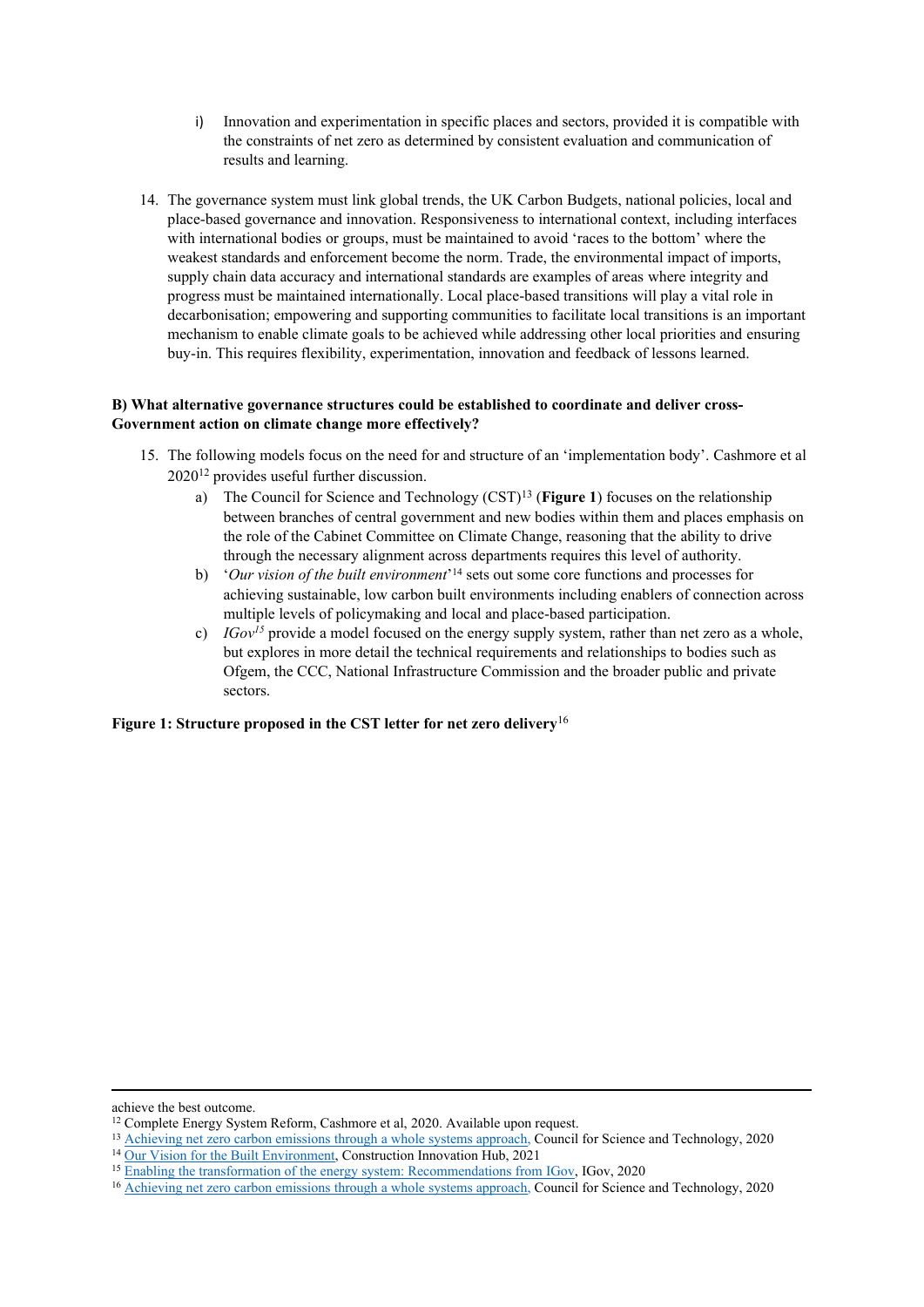

16. More learning can be captured from the practical experience of system thinkers using these approaches for impact, including in international development<sup>17</sup> and in charitable organisations tackling complex social problems<sup>18</sup>.

#### **C) What metrics should the Government use to measure their progress towards net zero?**

- 17. Different ways of measuring carbon emissions can produce drastically different results and policymakers must be familiar with these and how they each relate to different kinds of immediate and future emissions. Some examples include:
	- **Embodied/Embedded carbon**: The carbon dioxide equivalent (CO2e) or greenhouse gas (GHG) emissions associated with the non-operational phase of the project. This includes emissions caused by extraction and processing of raw materials, the manufacturing (including of components), transportation, assembly, maintenance, replacement, deconstruction, disposal, and end of life aspects of the project.
	- **Operational emissions**: The per unit emissions of the scheme (e.g. emissions per kWh, emissions per Tonne mile of freight moved) and the annual standing emissions created by operation of the scheme.
	- **Investment emission**: The total emissions as a result of the investment, i.e. emissions resulting from the design, manufacture, installation, construction etc. of the scheme, plus the decommissioning of existing assets that the scheme makes redundant.
	- **Displaced emissions**: The emissions reduced by displacing an emission intensive activity with an alternative with lower emissions.
- 18. There are legitimate disagreements on appropriate metrics for net zero, including how to treat operational and embedded carbon and how to account for carbon flows in the 'natural world'. Many current measures for GHG emissions use a calculation to convert emissions to their equivalent in terms

<sup>&</sup>lt;sup>17</sup> [The](https://acumenacademy.org/blog/systems-practice-tackle-difficult-problems-complex-for-social-innovators/) [Social](https://acumenacademy.org/blog/systems-practice-tackle-difficult-problems-complex-for-social-innovators/) [Innovator's](https://acumenacademy.org/blog/systems-practice-tackle-difficult-problems-complex-for-social-innovators/) [Guide](https://acumenacademy.org/blog/systems-practice-tackle-difficult-problems-complex-for-social-innovators/) [to](https://acumenacademy.org/blog/systems-practice-tackle-difficult-problems-complex-for-social-innovators/) [Using](https://acumenacademy.org/blog/systems-practice-tackle-difficult-problems-complex-for-social-innovators/) [Systems](https://acumenacademy.org/blog/systems-practice-tackle-difficult-problems-complex-for-social-innovators/) [Practice](https://acumenacademy.org/blog/systems-practice-tackle-difficult-problems-complex-for-social-innovators/) to [Tackle](https://acumenacademy.org/blog/systems-practice-tackle-difficult-problems-complex-for-social-innovators/) [Difficult](https://acumenacademy.org/blog/systems-practice-tackle-difficult-problems-complex-for-social-innovators/) [Problems](https://acumenacademy.org/blog/systems-practice-tackle-difficult-problems-complex-for-social-innovators/) [in](https://acumenacademy.org/blog/systems-practice-tackle-difficult-problems-complex-for-social-innovators/) [Complex](https://acumenacademy.org/blog/systems-practice-tackle-difficult-problems-complex-for-social-innovators/) [Environments](https://acumenacademy.org/blog/systems-practice-tackle-difficult-problems-complex-for-social-innovators/), Acumen Academy, 2019

<sup>18</sup> [System](https://lankellychase.org.uk/systems-changers/) [Changers,](https://lankellychase.org.uk/systems-changers/) Lankelly Chase, 2022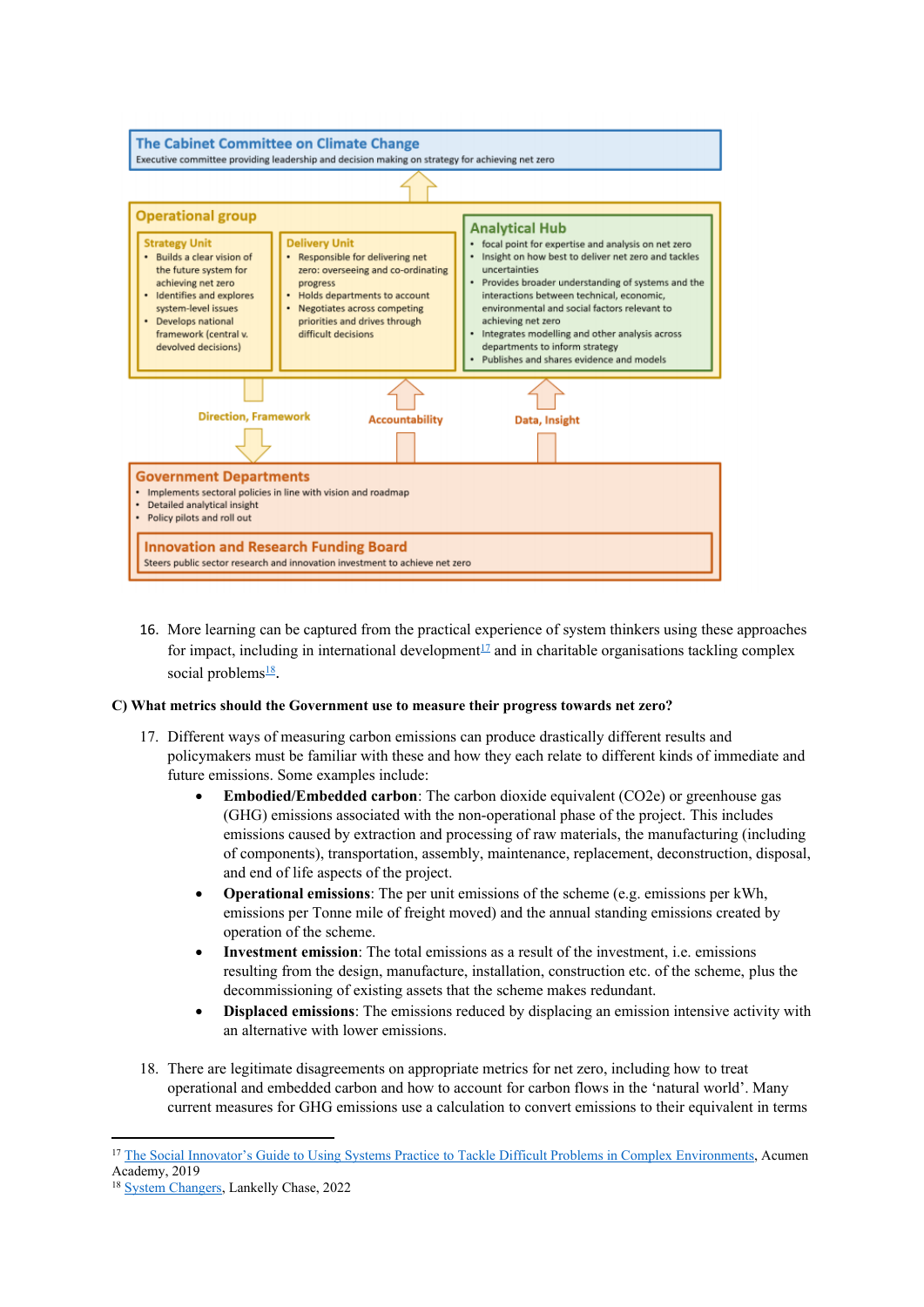of  $CO<sub>2</sub>$ , represented as MtCO<sub>2</sub>e. While useful at the high level, for net zero governance the real-world differences between different sources of emissions may be significant<sup>19</sup>, as is the real-world difference between  $CO<sub>2</sub>$  removed from the atmosphere and stored underground versus the elimination of emissions at their source.

- 19. Temporality is a key issue. Some measures, such as tree planting or the speculative knock-on impacts of infrastructure deployment, may be considered as investments in future carbon reduction but counted early. These actions are reliant on conditions being met for the carbon savings to be realised and carry risks and uncertainty. Metrics should ideally reflect the environmental, social and economic outcomes already achieved. Metrics and decisions that rely on specific future conditions should always be marked as such and conditions should be clear.
- 20. The metrics used by a net zero delivery body should be transparent and under continuous external review and assurance and should capture the cumulative change in carbon emissions. This involves measuring changes in both the activities that are being successfully ramped up as well as the true extent to which emitting activities are being phased out. For example, growth of supply metrics such as 'EV miles driven' do not reflect improved environmental outcomes if they do not directly displace petrolmiles.
- 21. Single, simple metrics should be resisted. Overarching metrics will be misleading if the underlying data is erroneous or incomplete and can obscure complex calculation processes.<sup>20</sup> Net zero targets should not enable oversimplification but should force engagement with the real physical and environmental changes at play.
- 22. The impact metrics have on either promoting understanding or obscuring important detail is an important consideration. Policymakers need sufficient understanding of the whole system to make effective decisions. The Government Chief Scientific Advisor has called for a 'live dashboard'<sup>21</sup> and others describe 'system maps'. These forms of modelling come with risks, including difficulties in communicating underlying assumptions and uncertainties. Any approach should be in line with evolving best practice in both technical and social sciences to account for the ways in which decision making occurs in context.

### **Question two**

**What governance structures would enable HM Treasury to give greater priority to the net zero target and the carbon budgets in its financial and economic decisions?**

**How could HMT better ensure that spending decisions contribute to achieving net zero in the long term?**

- 23. Processes for valuation of, for example, infrastructure do not currently capture climate risks or benefits appropriately over the full lifecycle of infrastructure assets. Changes to the HMT Green Book are beginning to address this, but more is required. Least-cost optimisation fails to capture co-benefits such as health improvements. Guiding principles and flexibility are required.
- 24. Economic decision-making cannot be entirely separate from the analytic and strategic functions of a net zero delivery body. Much that is currently considered to be 'external' to the economy – for example, the impacts of waste or impacts on 'natural capital' - must be brought into our appraisal of decisions and require reconsideration of some economic structures.

# **Question three**

<sup>19</sup> See for example: [Undoing](https://www.frontiersin.org/articles/10.3389/fclim.2021.664130/full) [Equivalence:](https://www.frontiersin.org/articles/10.3389/fclim.2021.664130/full) [Rethinking](https://www.frontiersin.org/articles/10.3389/fclim.2021.664130/full) [Carbon](https://www.frontiersin.org/articles/10.3389/fclim.2021.664130/full) [Accounting](https://www.frontiersin.org/articles/10.3389/fclim.2021.664130/full) [for](https://www.frontiersin.org/articles/10.3389/fclim.2021.664130/full) [Just](https://www.frontiersin.org/articles/10.3389/fclim.2021.664130/full) [Carbon](https://www.frontiersin.org/articles/10.3389/fclim.2021.664130/full) [Removal,](https://www.frontiersin.org/articles/10.3389/fclim.2021.664130/full) Carton et al, 2021

<sup>20</sup> There are many existing known and unknown gaps in our knowledge regarding quantities of emissions from different sources, for example while there is good practice, emission data from leakage and flaring in the global petroleum supply chain is considered unreliable due to poor loss control.

<sup>&</sup>lt;sup>21</sup> [The](https://www.gov.uk/government/speeches/the-need-for-action-on-climate-change-is-urgent) [need](https://www.gov.uk/government/speeches/the-need-for-action-on-climate-change-is-urgent) [for](https://www.gov.uk/government/speeches/the-need-for-action-on-climate-change-is-urgent) [action](https://www.gov.uk/government/speeches/the-need-for-action-on-climate-change-is-urgent) [on](https://www.gov.uk/government/speeches/the-need-for-action-on-climate-change-is-urgent) [climate](https://www.gov.uk/government/speeches/the-need-for-action-on-climate-change-is-urgent) [change](https://www.gov.uk/government/speeches/the-need-for-action-on-climate-change-is-urgent) [is](https://www.gov.uk/government/speeches/the-need-for-action-on-climate-change-is-urgent) [urgent,](https://www.gov.uk/government/speeches/the-need-for-action-on-climate-change-is-urgent) Vallance and Belcher, 2021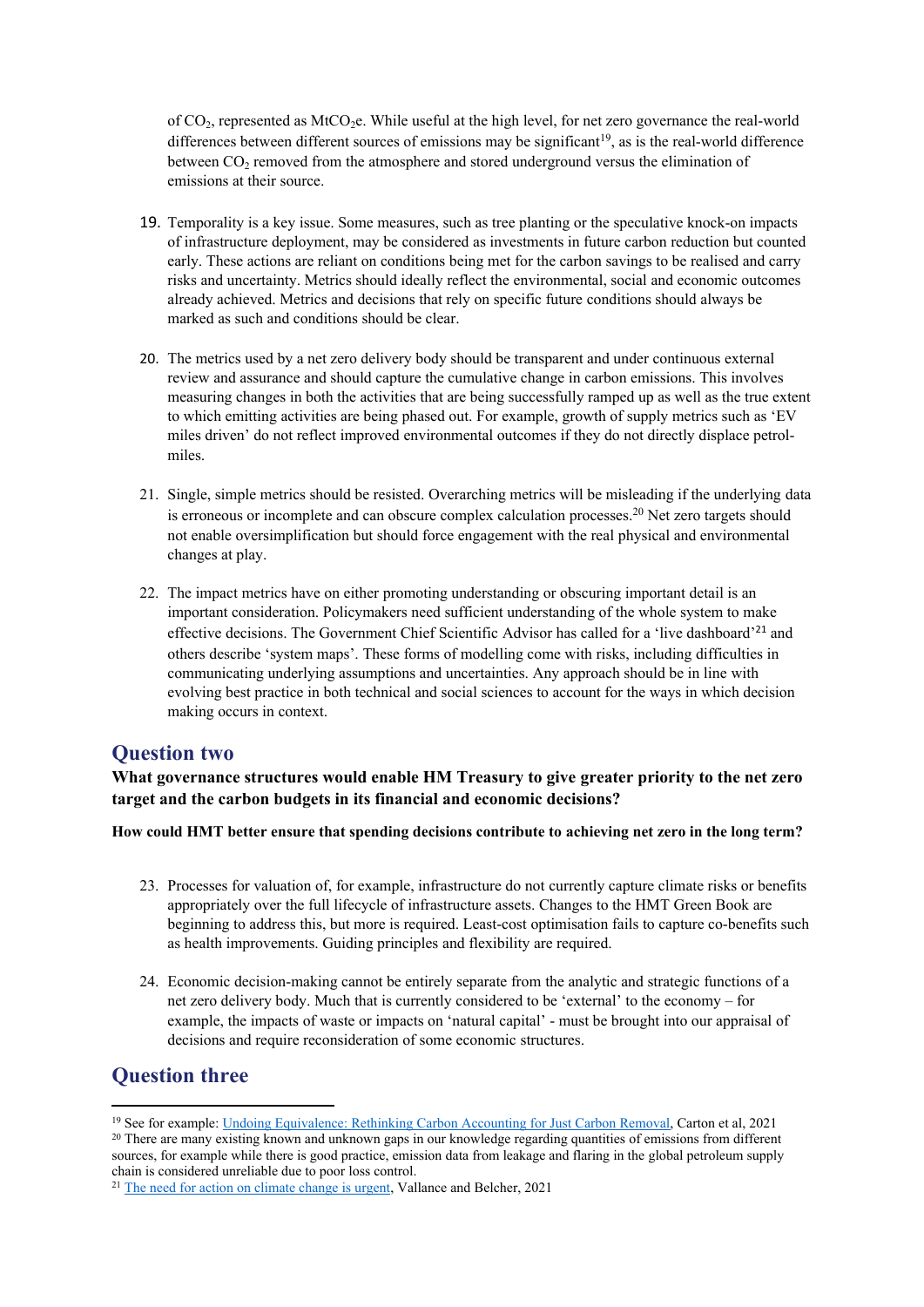**What signals and support does business need from the Government in order to deliver crosseconomy decarbonisation in line with the carbon budgets and the net zero target? What delivery function should Government provide itself and are relevant regulatory bodies mandated and resourced effectively to deliver on Government priorities?**

**A) How do policy and regulatory signals and support vary between Government Departments (and how have they varied over time)? How is this affecting business activity on climate change?**

25. Large-scale infrastructure transformation is needed. It is important to factor realistic engineering timeframes into reaching net zero. It is common for the roll-out of large infrastructure or major refit programmes to take a significant time (see **Figure 2**). With a need to frontload emissions reduction to avoid the worst impacts of climate change and meet the fifth and sixth carbon budgets, there is very little room for disruption or policy uncertainty. Policy stability must extend beyond parliamentary terms. The detrimental effects of policy instability are clear, for example difficulties in rolling out a stable scheme for home energy efficiency improvements.

**Figure 2: Illustrative engineering timescales** (from [A](https://www.raeng.org.uk/publications/reports/a-critical-time-for-uk-energy-policy) [Critical](https://www.raeng.org.uk/publications/reports/a-critical-time-for-uk-energy-policy) [Time](https://www.raeng.org.uk/publications/reports/a-critical-time-for-uk-energy-policy) [for](https://www.raeng.org.uk/publications/reports/a-critical-time-for-uk-energy-policy) [Energy](https://www.raeng.org.uk/publications/reports/a-critical-time-for-uk-energy-policy) [Policy](https://www.raeng.org.uk/publications/reports/a-critical-time-for-uk-energy-policy) (2015), Royal Academy of Engineering)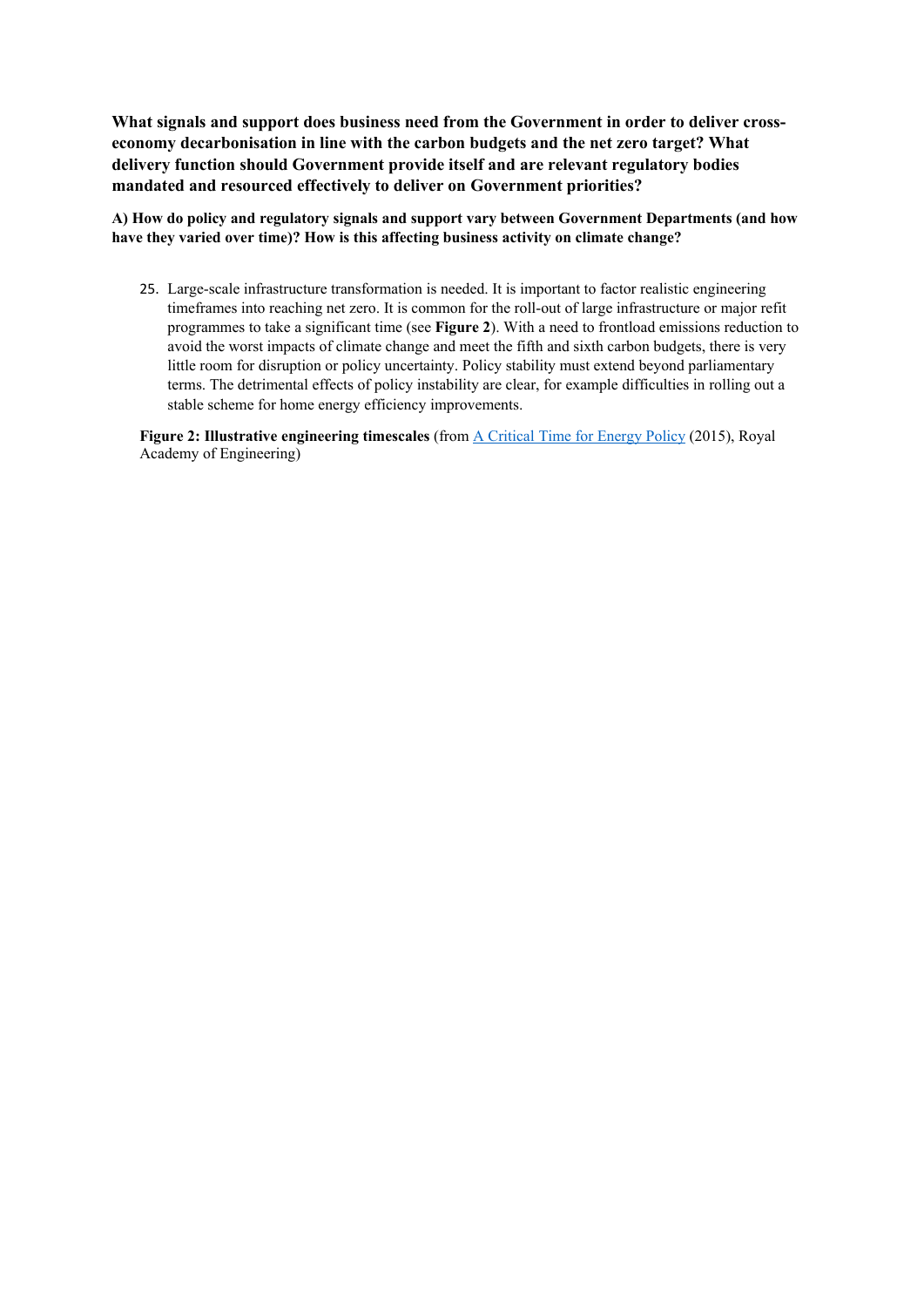

# **Question four**

**The BEIS Committee will be working with the Environmental Audit Committee on this inquiry and inviting guests from other select committees. We are also interested in comments on the effectiveness of current parliamentary scrutiny arrangements for climate change and proposals to improve this**

- 26. Current mechanisms for scrutiny do not account for the breadth and complexity of net zero. Environmental data and credentials of major projects have been questioned, often over accounting of direct or indirect emissions, and whether the lifecycle environmental impacts have been considered.
- 27. Expert scrutiny important where complex environmental data is considered. For example, the Sustainability Appraisal used to calculate the emissions of high-speed trains for the HS2 project took the data from Eurostar trains operating in France using low-carbon "nuclear" electricity and incorrectly compared it with data on UK intercity trains, at the time powered by electricity produced by coal fired